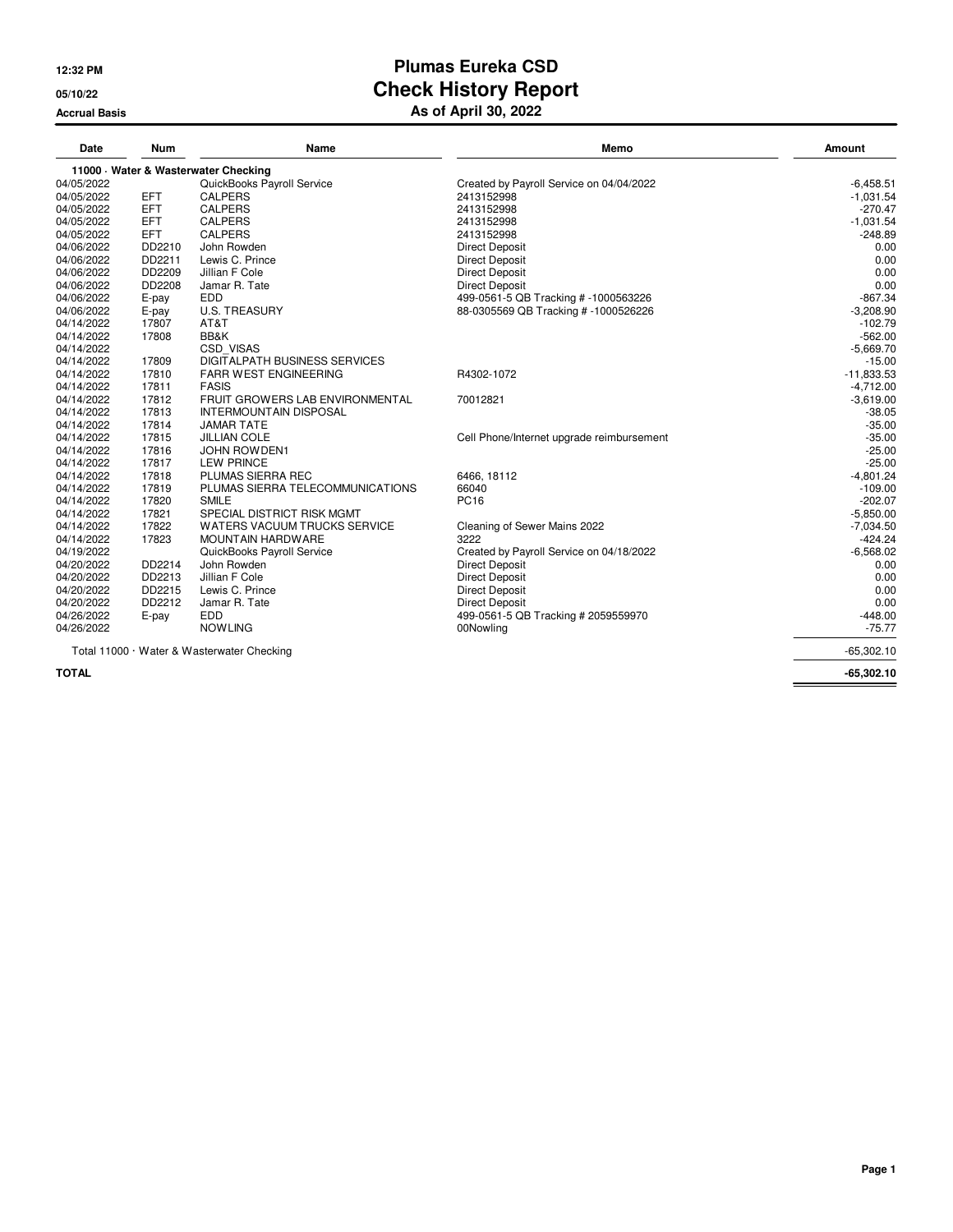# **9:39 AM Plumas Eureka Fire Department 05/10/22 Check History Report**

**Accrual Basis As of April 30, 2022**

| Date         | <b>Num</b> | Name                                        | Memo              | Amount      |
|--------------|------------|---------------------------------------------|-------------------|-------------|
|              |            | 11075 - Fire Department Checking Acct       |                   |             |
| 04/14/2022   | 2154       | AT& T                                       |                   | $-116.72$   |
| 04/14/2022   | 2155       | AT&T                                        |                   | -77.35      |
| 04/14/2022   | 2156       | Captain Rich Machado                        |                   | $-122.00$   |
| 04/14/2022   | 2157       | Captain Ryan Nowling                        |                   | $-200.00$   |
| 04/14/2022   | 2158       | Chief Steve Munsen                          |                   | $-1,266.00$ |
| 04/14/2022   | 2159       | Jeff Train                                  |                   | $-100.00$   |
| 04/14/2022   | 2160       | LN Curtis and Sons                          | C <sub>291</sub>  | $-711.13$   |
| 04/14/2022   | 2161       | <b>MOUNTAIN GIRL GRANTS</b>                 | <b>GRANT WORK</b> | $-200.00$   |
| 04/14/2022   | 2162       | <b>TOM CONNOLLY</b>                         |                   | $-60.00$    |
|              |            | Total 11075 · Fire Department Checking Acct |                   | $-2,853.20$ |
| <b>TOTAL</b> |            |                                             |                   | $-2.853.20$ |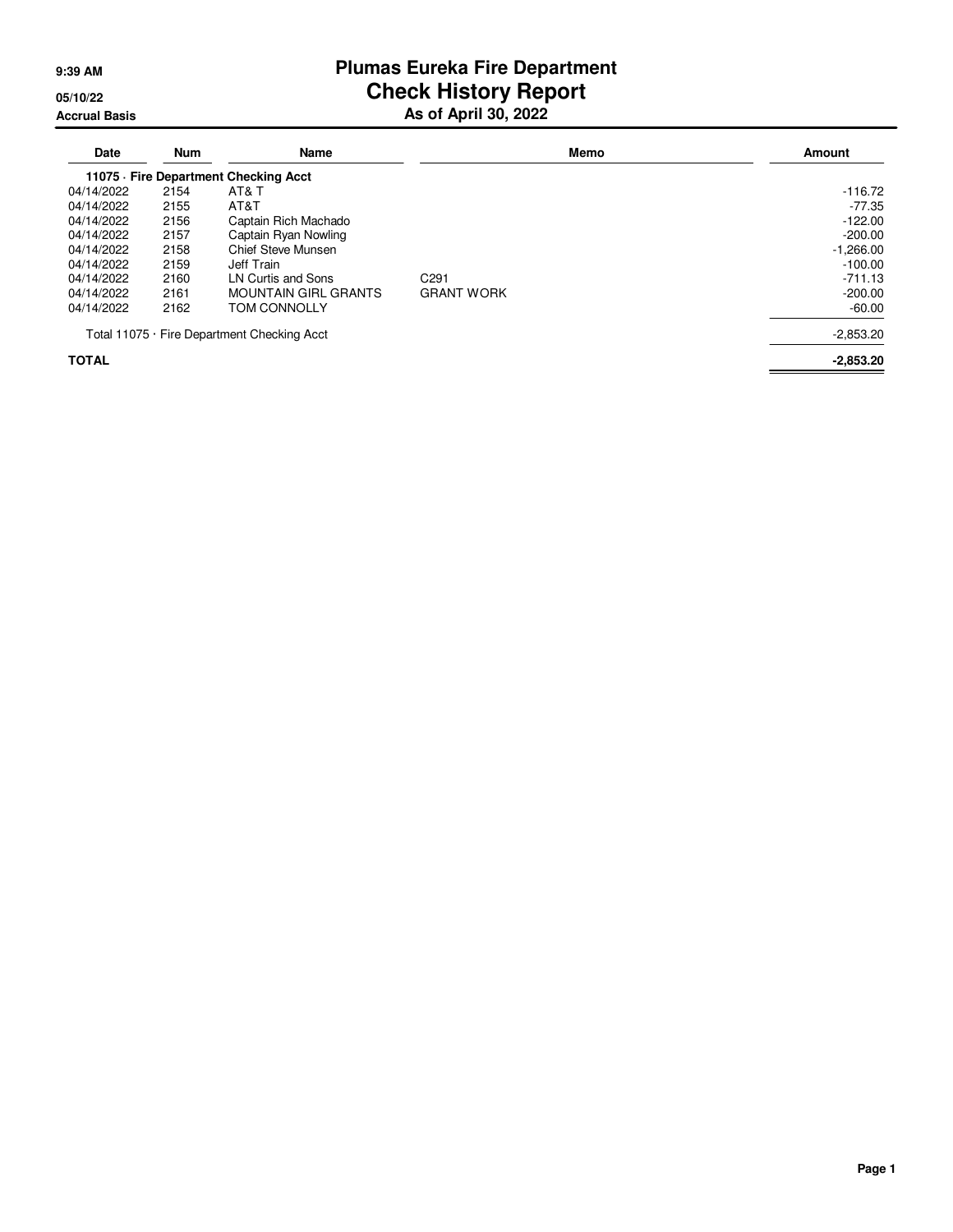### **Plumas Eureka CSD Revenues & Expenses Budget Performance - Water**

|                                         | Apr 22     | <b>Budget</b> | Jul '21 - Apr 22 | <b>YTD Budget</b> | <b>Annual Budget</b> |      |
|-----------------------------------------|------------|---------------|------------------|-------------------|----------------------|------|
| <b>Ordinary Income/Expense</b>          |            |               |                  |                   |                      |      |
| <b>Income</b>                           |            |               |                  |                   |                      |      |
| 28000 · REVENUES                        |            |               |                  |                   |                      |      |
| 28008 · INCOME - FIRE01                 | 0.00       | 0.00          | 0.00             | 0.00              | 0.00                 |      |
| 28017 · INCOME - TAP                    | 1,478.30   | 1,478.30      | 5,695.60         | 5,913.20          | 5,913.20             | 96%  |
| 28018 · INCOME - SERVICE FEE            | 427.70     |               | 1,570.80         | 0.00              | 0.00                 |      |
| 28019 · INCOME - STANDBY                | 5,531.04   | 5,531.04      | 20,804.16        | 22,124.16         | 22,124.16            | 94%  |
| 28022 · INCOME - WASTEWATER             | 0.00       | 0.00          | 0.00             | 0.00              | 0.00                 |      |
| 28024 · INCOME - WATER                  | 111,158.54 | 112,359.00    | 445,090.19       | 449,436.00        | 449,436.00           | 99%  |
| 28026 INCOME - DHLF BOND DEBT FEE       | 0.00       | 0.00          | 0.00             | 0.00              | 0.00                 |      |
| 28027 · INCOME - WASTE WATER RESERVES   | 0.00       | 0.00          | 0.00             | 0.00              | 0.00                 |      |
| 28028 NCOME - WATER RESERVES            | 10,220.41  | 14,570.50     | 57,699.18        | 58,282.00         | 58,282.00            | 99%  |
| 28029 · INCOME - WWTP #7 - 05 BOND LEVY | 0.00       | 0.00          | 0.00             | 0.00              | 0.00                 |      |
| 28035 · WATER DEBT SERVICE              | 55,932.94  | 53,870.50     | 208,206.74       | 215,482.00        | 215,482.00           | 97%  |
| 28036 · WATER SERVICE 1"                | 851.40     | 1,381.75      | 3,220.30         | 5,527.00          | 5,527.00             | 58%  |
| 28037 · WATER RESERVE 1"                | 122.58     | 113.00        | 490.32           | 452.00            | 452.00               | 108% |
| 28038 WATER DEBT SERVICE 1"             | 417.51     | 417.50        | 1,670.04         | 1,670.00          | 1,670.00             | 100% |
| 28039 · TAP RESERVE                     | 261.50     | 241.00        | 1,046.00         | 964.00            | 964.00               | 109% |
| 28040 · TAP DEBT SERVICE                | 890.76     | 890.75        | 3,563.04         | 3,563.00          | 3,563.00             | 100% |
| Total 28000 · REVENUES                  | 187,292.68 | 190,853.34    | 749,056.37       | 763,413.36        | 763,413.36           | 98%  |
| 30500 GRANT INCOME                      | 0.00       | 0.00          | 0.00             | 0.00              | 0.00                 |      |
| 32000 · FIRE-FEERAM/MITIGATION          | 0.00       | 0.00          | 0.00             | 0.00              | 0.00                 |      |
| 34000 · INTEREST INCOME                 | 0.00       | 83.32         | 125.07           | 833.36            | 1,000.00             |      |
| 34500 · FINANCE CHARGE                  | 0.00       | 0.00          | 0.00             | 0.00              | 0.00                 |      |
| 35000 OTHER INCOME                      | 0.00       | 0.00          | 8,132.84         | 0.00              | 0.00                 |      |
| <b>Total Income</b>                     | 187,292.68 | 190,936.66    | 757,314.28       | 764,246.72        | 764,413.36           |      |
| <b>Gross Profit</b>                     | 187,292.68 | 190,936.66    | 757,314.28       | 764,246.72        | 764,413.36           |      |
| <b>Expense</b>                          |            |               |                  |                   |                      |      |
| 36000 · SALARIES                        | 9,567.09   | 12,454.42     | 91,818.49        | 124,544.20        | 149,453.04           | 61%  |
| 37000 OVERTIME SALARIES                 | 91.14      | 172.17        | 2,067.29         | 1,721.70          | 2,066.04             | 100% |
| 37250 · PAGER DUTY                      | 210.00     | 228.17        | 2,220.00         | 2,281.66          | 2,738.00             | 81%  |
| 39250 · SICK LEAVE PAYOUT               | 0.00       |               | 0.00             | 1,843.00          | 1,843.00             | 0%   |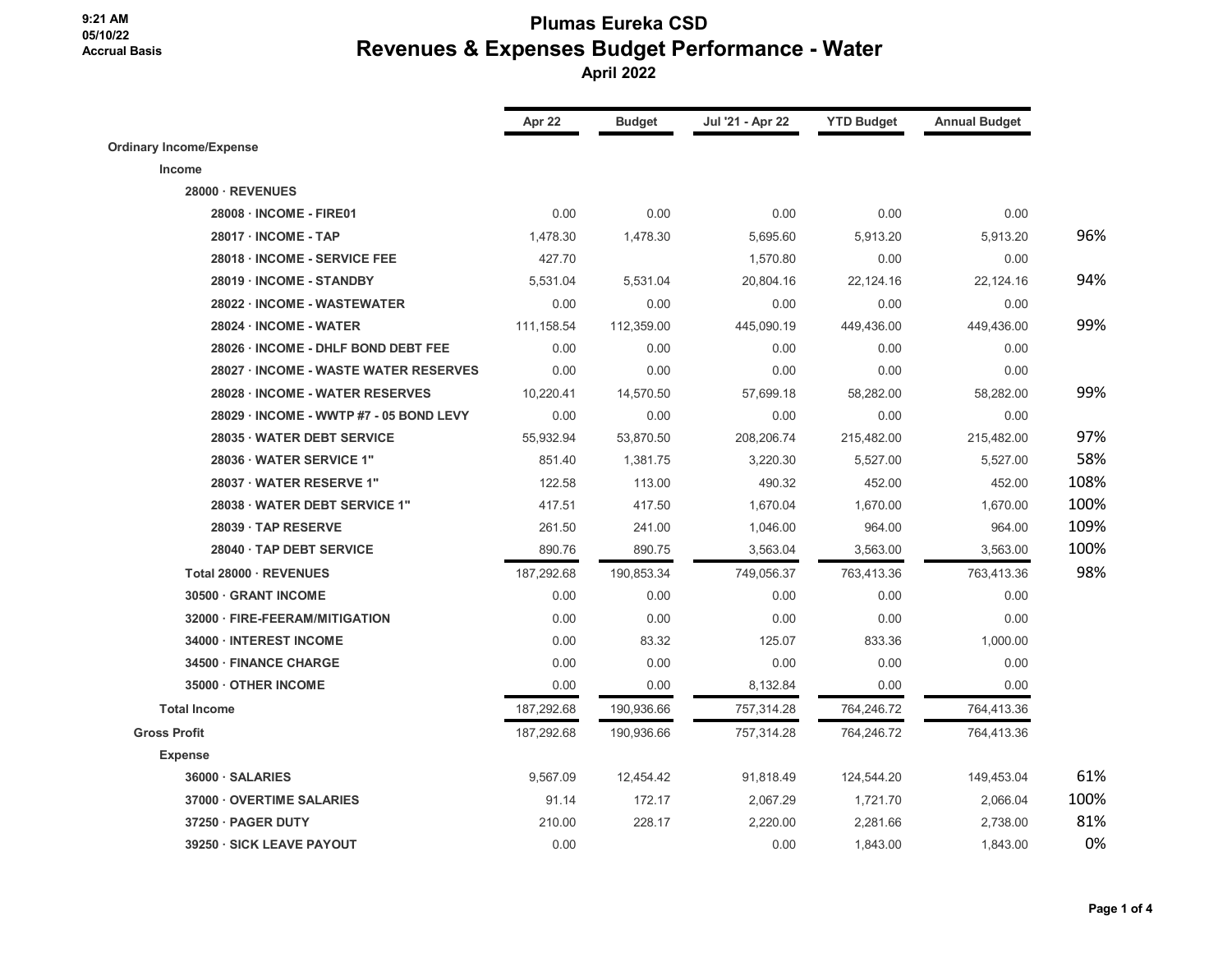### **Plumas Eureka CSD Revenues & Expenses Budget Performance - Water**

|                                      | Apr 22   | <b>Budget</b> | Jul '21 - Apr 22 | <b>YTD Budget</b> | <b>Annual Budget</b> |      |
|--------------------------------------|----------|---------------|------------------|-------------------|----------------------|------|
| 39500 · VACATION PAY OUT             | 0.00     |               | 0.00             | 1,843.00          | 1,843.00             | 0%   |
| 40000 · PAYROLL TAXES - EMPLOYER     | 226.30   | 311.33        | 2,841.78         | 3,113.34          | 3,736.00             | 76%  |
| 42000 · MISCELLANEOUS EXPENSE        | 0.00     | 125.00        | 5,011.10         | 1,250.00          | 1,500.00             | 334% |
| 43000 · INSURANCE                    |          |               |                  |                   |                      |      |
| 43001 · LIABILITY INSURANCE          | 0.00     |               | 7,039.64         | 4,900.00          | 4,900.00             | 144% |
| 43002 · WORKMANS COMP INSURANCE      | 871.72   | 1,773.50      | 2,228.51         | 7,094.00          | 7,094.00             | 31%  |
| 43003 · EMPLOYER RETIREMENT BENEFITS | 585.33   | 906.00        | 4,225.31         | 9,060.00          | 10,872.00            | 39%  |
| 43004 · MEDICAL BENEFITS             | 2,602.52 | 4,651.83      | 33,956.57        | 46,518.34         | 55,822.00            | 61%  |
| 43005 · DENTAL BENEFITS              | 118.51   | 162.50        | 1,347.20         | 1,625.00          | 1,950.00             | 69%  |
| 43006 · VISION BENEFITS              | 28.46    | 38.92         | 325.62           | 389.16            | 467.00               | 70%  |
| 43007 · EMPLOYEE RETIREMENT BENEFITS | 0.00     | 0.00          | 0.00             | 0.00              | 0.00                 |      |
| Total 43000 · INSURANCE              | 4,206.54 | 7,532.75      | 49,122.85        | 69,586.50         | 81,105.00            | 61%  |
| 45750 · TRAINING REIMBURSEMENTS      | 0.00     | 150.00        | 0.00             | 300.00            | 300.00               | 0%   |
| 48000 · TRAINING                     | 0.00     | 416.67        | 433.97           | 2,083.33          | 2,500.00             | 17%  |
| 50000 CHEMICALS                      | 0.00     | 0.00          | 11,670.44        | 21,500.00         | 25,000.00            | 47%  |
| 52000 · LAB SERVICES                 | 585.00   | 750.00        | 4,345.00         | 7,500.00          | 9,000.00             | 48%  |
| 53000 OFFICE EXPENSE                 |          |               |                  |                   |                      |      |
| 53001 · OFFICE SUPPLIES              | 0.00     | 30.00         | 2,466.43         | 1,551.00          | 2,000.00             | 123% |
| 53002 · COMPUTER/SOFTWARE            | 57.50    | 125.00        | 2,006.44         | 1,250.00          | 1,500.00             | 134% |
| 53003 COPY MACHINE/PRINTING JOBS     | 67.36    | 83.30         | 881.38           | 833.40            | 1,000.00             | 88%  |
| 53004 · CONTINUING EDUCATION         | 0.00     | 41.66         | 105.00           | 416.68            | 500.00               | 21%  |
| 53005 · MILEAGE REIMBURSEMENT        | 0.00     | 20.00         | 0.00             | 360.00            | 400.00               | 0%   |
| 53006 · POSTAGE AND DELIVERY         | 0.00     | 275.00        | 476.44           | 1,600.00          | 1,600.00             | 30%  |
| 53007 · BANK SERVICE CHARGES         | 0.00     | 35.00         | 324.27           | 335.00            | 400.00               | 81%  |
| Total 53000 · OFFICE EXPENSE         | 124.86   | 609.96        | 6,259.96         | 6,346.08          | 7,400.00             | 85%  |
| 54000 · LICENSES                     |          |               |                  |                   |                      |      |
| 54001 · PECSD LICENSES               | 0.00     | 0.00          | 1,403.46         | 0.00              | 0.00                 |      |
| 54002 · EMPLOYEE LICENCES            | 0.00     | 0.00          | 460.00           | 405.00            | 500.00               | 92%  |
| 54003 · PERMITS                      | 0.00     | 0.00          | 9,257.70         | 4,200.00          | 4,500.00             | 206% |
| 54004 · Property Taxes               | 0.00     | 250.00        | 178.37           | 400.00            | 400.00               | 45%  |
| Total 54000 · LICENSES               | 0.00     | 250.00        | 11,299.53        | 5,005.00          | 5,400.00             | 209% |
| 55000 · MEMBERSHIP DUES              | 0.00     | 459.00        | 0.00             | 1,800.00          | 1,800.00             | 0%   |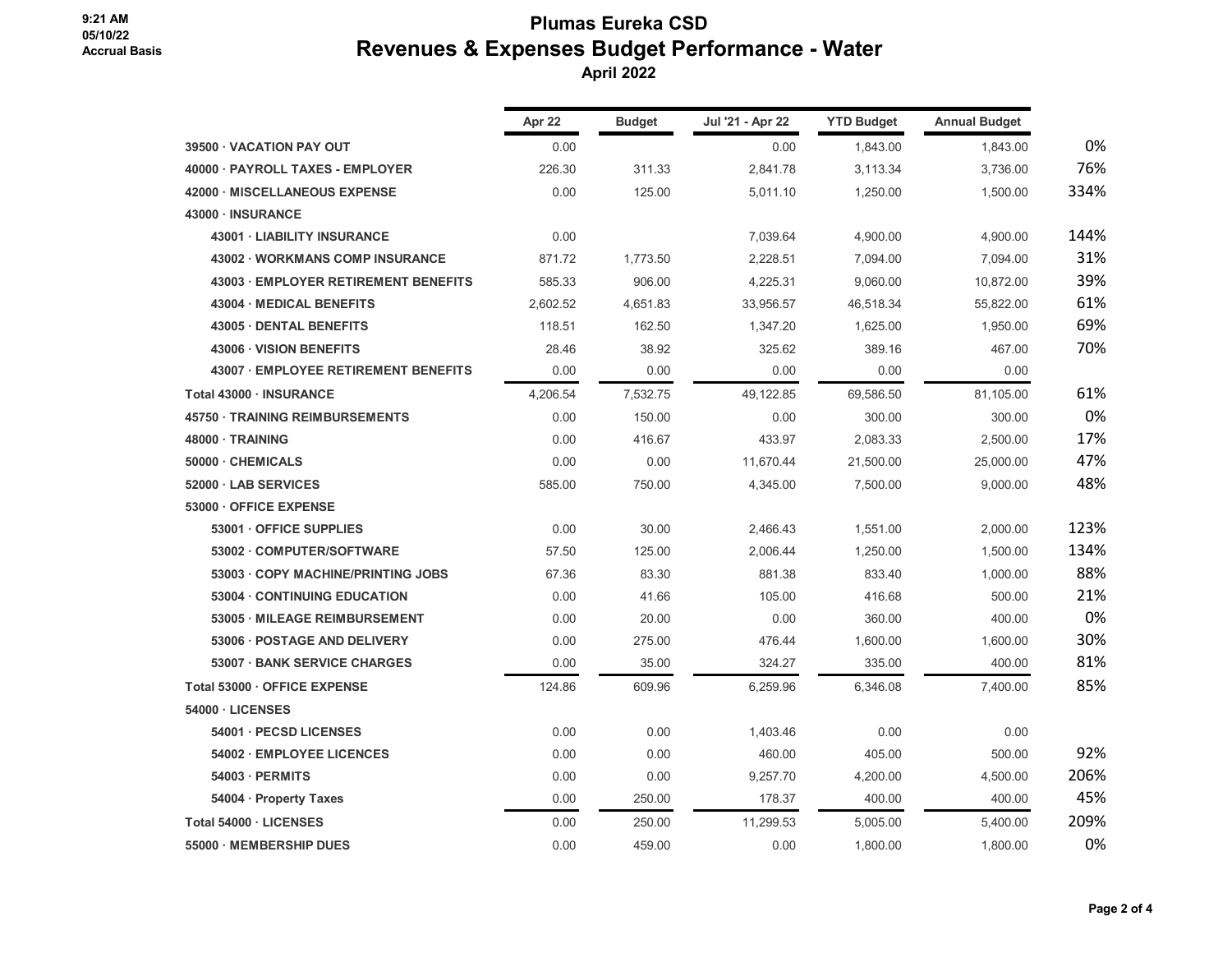### **Plumas Eureka CSD Revenues & Expenses Budget Performance - Water**

|                                     | Apr 22   | <b>Budget</b> | Jul '21 - Apr 22 | <b>YTD Budget</b> | <b>Annual Budget</b> |      |
|-------------------------------------|----------|---------------|------------------|-------------------|----------------------|------|
| 56000 · SUBSCRIPTIONS               | 0.00     | 0.00          | 150.00           | 0.00              | 0.00                 |      |
| 57000 · UTILITIES                   |          |               |                  |                   |                      |      |
| 57001 · ELECTRICITY                 | 1,380.01 | 1,500.00      | 31,582.15        | 32,750.00         | 38,000.00            | 83%  |
| $57002 \cdot PHONE$                 | 101.39   | 216.67        | 1,634.39         | 2,166.66          | 2,600.00             | 63%  |
| 57003 · INTERNET                    | 52.84    | 38.33         | 1,010.32         | 383.34            | 460.00               | 220% |
| 57004 · PROPANE                     | 0.00     | 60.58         | 1,269.91         | 605.84            | 727.00               | 175% |
| 57005 · GARBAGE                     | 12.69    | 20.25         | 152.73           | 202.50            | 243.00               | 63%  |
| Total 57000 UTILITIES               | 1,546.93 | 1,835.83      | 35,649.50        | 36,108.34         | 42,030.00            | 85%  |
| 58000 · TOOLS & SUPPLIES            | 208.07   | 207.80        | 2,532.62         | 2,078.40          | 2,494.00             | 102% |
| 59000 PROFESSIONAL SERVICES         |          |               |                  |                   |                      |      |
| 59001 · ACCOUNTING SERVICES         | 4.00     | 95.00         | 8,784.25         | 7,655.00          | 8,000.00             | 110% |
| 59002 · LEGAL SERVICES              | 187.33   | 0.00          | 2,336.49         | 1,799.03          | 2,000.00             | 117% |
| 59003 CONSULTING SERVICES           | 0.00     | 90.00         | 40.00            | 845.00            | 1,000.00             | 4%   |
| 59004 · ENGINEERING SERVICES        | 403.98   | 250.00        | 1,676.85         | 4,500.00          | 5.000.00             | 34%  |
| 59005 · INDEPENDENT CONTRACTOR      | 0.00     | 0.00          | 0.00             | 0.00              | 0.00                 |      |
| 59006 · COUNTY FEES                 | 0.00     |               | 0.00             | 50.00             | 50.00                | 0%   |
| 59007 · ADVERTISING FEES            | 0.00     | 0.00          | 96.34            | 292.38            | 1,000.00             | 10%  |
| 59008 · PEST MANAGEMENT             | 0.00     | 0.00          | 16.67            | 33.33             | 50.00                | 33%  |
| Total 59000 · PROFESSIONAL SERVICES | 595.31   | 435.00        | 12,950.60        | 15,174.74         | 17,100.00            | 76%  |
| 60000 · AUTOMOBILE EXPENSE          |          |               |                  |                   |                      |      |
| $60001 \cdot FUEL$                  | 40.40    | 99.75         | 2,083.45         | 997.50            | 1,197.00             | 174% |
| 60002 · VEHICLE MAINTENANCE         | 0.00     | 0.00          | 297.83           | 1,800.00          | 2,000.00             | 15%  |
| Total 60000 · AUTOMOBILE EXPENSE    | 40.40    | 99.75         | 2,381.28         | 2,797.50          | 3,197.00             | 74%  |
| 61000 GENERAL MAINTENANCE           |          |               |                  |                   |                      |      |
| 61001 · ROAD MAINTENANCE            | 0.00     | 0.00          | 243.56           | 1,880.00          | 2,000.00             | 12%  |
| 61002 · GREENBELT MAINTENANCE       | 0.00     | 0.00          | 1,967.11         | 650.00            | 1,000.00             | 197% |
| 61003 · HYDRANT MAINTENENANCE       | 0.00     | 400.00        | 0.00             | 1,000.00          | 1,000.00             | 0%   |
| 61004 · BUILDING MAINTENANCE        | 0.00     | 83.35         | 500.76           | 833.30            | 1,000.00             | 50%  |
| Total 61000 · GENERAL MAINTENANCE   | 0.00     | 483.35        | 2,711.43         | 4,363.30          | 5,000.00             | 54%  |
| 69000 CAPITAL EXPENSES              |          |               |                  |                   |                      |      |
| 69001 · MAINTENANCE REPAIRS         | 0.00     | 0.00          | 9,140.99         | 0.00              | 0.00                 |      |
| 69002 · RADIO REPAIRS               | 0.00     | 0.00          | 0.00             | 0.00              | 0.00                 |      |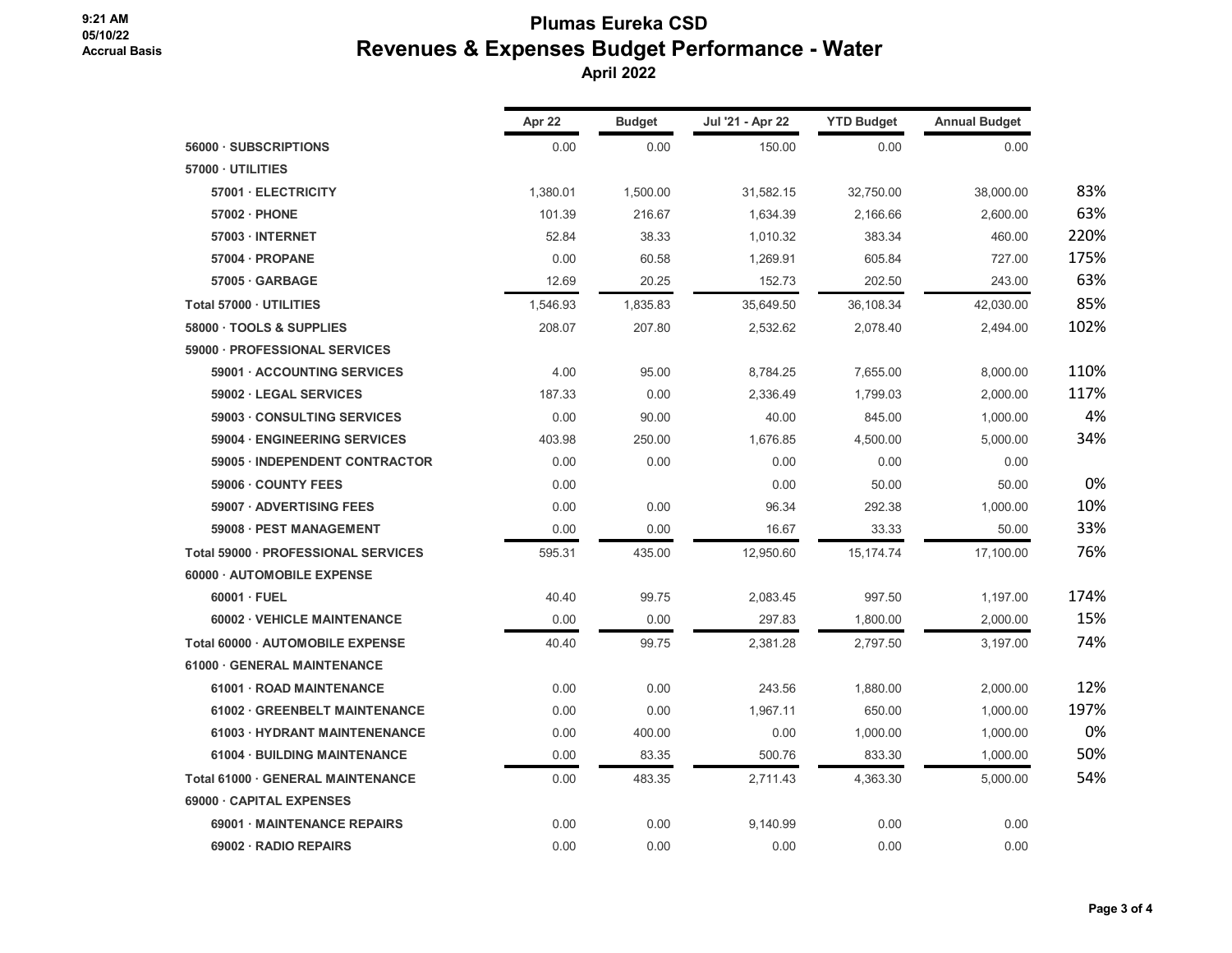## **Plumas Eureka CSD Revenues & Expenses Budget Performance - Water**

|                                     | Apr 22     | <b>Budget</b> | Jul '21 - Apr 22 | <b>YTD Budget</b> | <b>Annual Budget</b> |      |
|-------------------------------------|------------|---------------|------------------|-------------------|----------------------|------|
| 69005 · EQUIPMENT REPAIRS           | 0.00       | 0.00          | 0.00             | 0.00              | 0.00                 |      |
| 69006 · DISTRIBUTION SYSTEM         | 0.00       | 0.00          | 1,560.00         | 0.00              | 0.00                 |      |
| 69008 · Engineering Services        | 7.831.75   | 0.00          | 35,855.15        | 0.00              | 0.00                 |      |
| 69011 GENERATOR REPLACEMENT         | 281.07     |               | 55,103.67        |                   |                      |      |
| Total 69000 · CAPITAL EXPENSES      | 8,112.82   | 0.00          | 101,659.81       | 0.00              | 0.00                 |      |
| 70000 · EQUIPMENT                   |            |               |                  |                   |                      |      |
| 70002 · WELLS                       | 0.00       | 0.00          | 0.00             | 0.00              | 0.00                 |      |
| 70005 · FIELD EQUIPMENT             | 0.00       | 0.00          | 0.00             | 0.00              | 0.00                 |      |
| Total 70000 · EQUIPMENT             | 0.00       | 0.00          | 0.00             | 0.00              | 0.00                 |      |
| 71000 · UNIFORMS                    |            |               |                  |                   |                      |      |
| 71001 · EMPLOYEE UNIFORMS           | 0.00       | 0.00          | 0.00             | 300.00            | 300.00               | 0%   |
| Total 71000 · UNIFORMS              | 0.00       | 0.00          | 0.00             | 300.00            | 300.00               | 0%   |
| 72000 · INTEREST LTD EXPENSE        | 0.00       | 0.00          | 0.00             | 0.00              | 0.00                 |      |
| <b>Total Expense</b>                | 25,514.46  | 26,521.20     | 345, 125.65      | 311,540.09        | 365,805.08           | 94%  |
| <b>Net Ordinary Income</b>          | 161,778.22 | 164,415.46    | 412,188.63       | 452,706.63        | 398,608.28           | 103% |
| <b>Other Income/Expense</b>         |            |               |                  |                   |                      |      |
| <b>Other Expense</b>                |            |               |                  |                   |                      |      |
| 75000 · Arsenic Remediation Expense | 0.00       | 0.00          | 13,526.60        | 0.00              | 0.00                 |      |
| <b>Total Other Expense</b>          | 0.00       | 0.00          | 13,526.60        | 0.00              | 0.00                 |      |
| <b>Net Other Income</b>             | 0.00       | 0.00          | $-13,526.60$     | 0.00              | 0.00                 |      |
| Net Income                          | 161,778.22 | 164,415.46    | 398,662.03       | 452,706.63        | 398,608.28           | 100% |
|                                     |            |               |                  |                   |                      |      |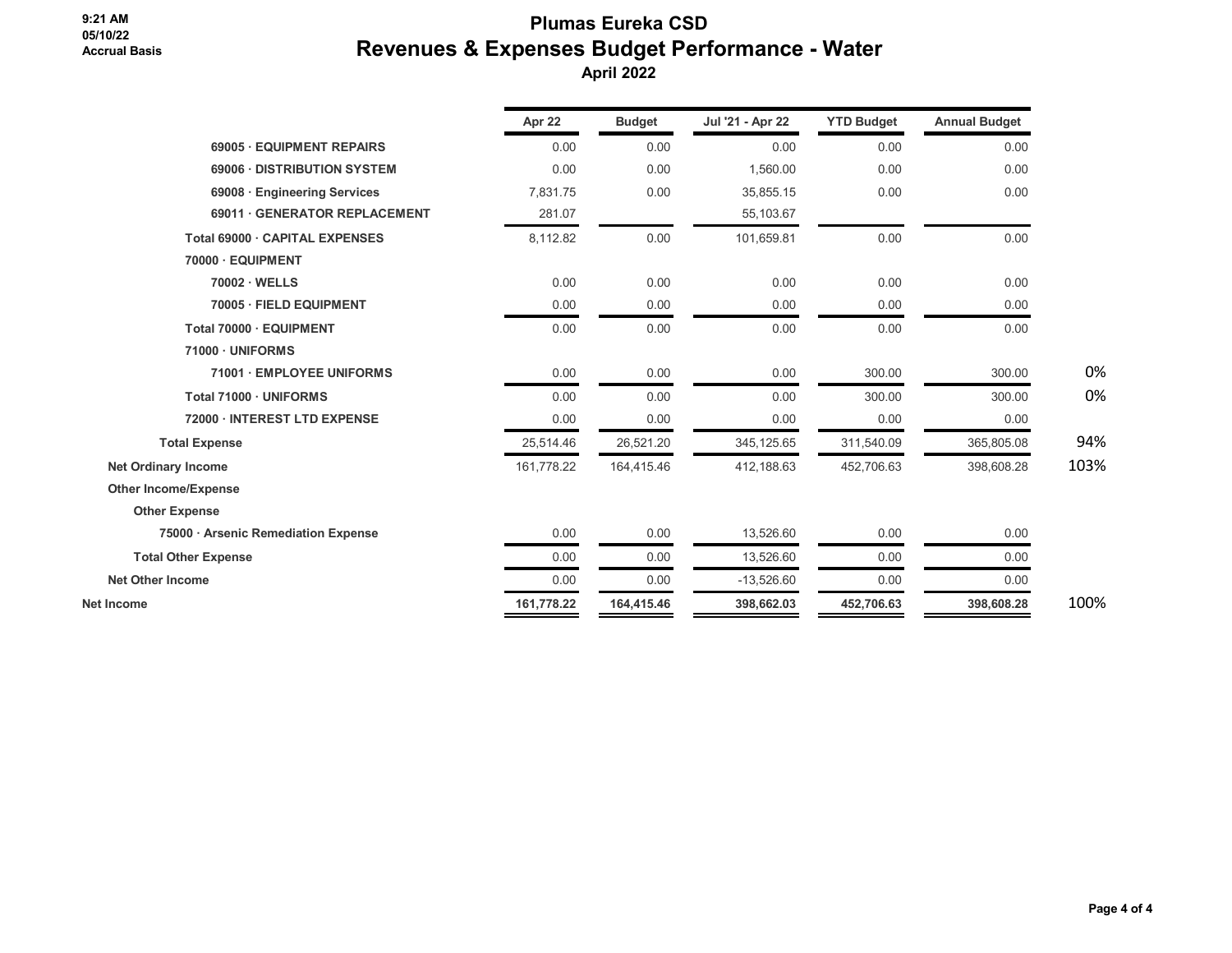### **Plumas Eureka CSD Revenues & Expenses Budget Performance - Wastewater**

|                                         | Apr 22     | <b>Budget</b> | Jul '21 - Apr 22 | <b>YTD Budget</b> | <b>Annual Budget</b> |      |
|-----------------------------------------|------------|---------------|------------------|-------------------|----------------------|------|
| <b>Ordinary Income/Expense</b>          |            |               |                  |                   |                      |      |
| <b>Income</b>                           |            |               |                  |                   |                      |      |
| 28000 · REVENUES                        |            |               |                  |                   |                      |      |
| 28013 · INCOME - HOOK UP FEES           | 0.00       |               | 0.00             | 0.00              | 0.00                 |      |
| 28014 · INCOME - LEACH RENT             | 127.50     |               | 459.00           |                   |                      |      |
| 28018 · INCOME - SERVICE FEE            | 427.70     |               | 1,570.80         |                   |                      |      |
| 28022 · INCOME - WASTEWATER             | 85,615.91  | 83,197.25     | 332,789.00       | 332,789.00        | 332,789.00           | 100% |
| 28026 NCOME - DHLF BOND DEBT FEE        | 12,682.97  | 12,683.00     | 50,732.00        | 50,732.00         | 50,732.00            | 100% |
| 28027 NCOME - WASTE WATER RESERVES      | 26,683.03  | 28,811.00     | 115,244.00       | 115,244.00        | 115,244.00           | 100% |
| 28029 · INCOME - WWTP #7 - 05 BOND LEVY | 15,938.01  | 15,951.05     | 63,998.49        | 63,804.65         | 63,804.65            | 100% |
| Total 28000 · REVENUES                  | 141,475.12 | 140,642.30    | 564,793.29       | 562,569.65        | 562,569.65           | 100% |
| 30500 · GRANT INCOME                    | 0.00       | 0.00          | 0.00             | 0.00              | 0.00                 |      |
| 34000 · INTEREST INCOME                 | 0.00       | 0.00          | 138.83           | 0.00              | 0.00                 |      |
| 34500 · FINANCE CHARGE                  | 0.00       | 0.00          | 0.00             | 0.00              | 0.00                 |      |
| 35000 OTHER INCOME                      | 0.00       | 0.00          | $-4,895.65$      | 0.00              | 0.00                 |      |
| 49910 · Returned Check Charges          | 0.00       |               | 0.00             | 0.00              | 0.00                 |      |
| <b>Total Income</b>                     | 141,475.12 | 140,642.30    | 560,036.47       | 562,569.65        | 562,569.65           | 100% |
| <b>Gross Profit</b>                     | 141,475.12 | 140,642.30    | 560,036.47       | 562,569.65        | 562,569.65           | 100% |
| <b>Expense</b>                          |            |               |                  |                   |                      |      |
| 36000 · SALARIES                        | 6,909.56   | 9,018.67      | 80,231.10        | 90,186.66         | 108,224.00           | 89%  |
| 37000 OVERTIME SALARIES                 | 91.14      | 172.17        | 1,933.72         | 1,721.66          | 2,066.00             | 112% |
| 37250 · PAGER DUTY                      | 210.00     | 228.17        | 2,220.00         | 2,281.66          | 2,738.00             | 97%  |
| 39250 · SICK LEAVE PAYOUT               | 0.00       |               | 0.00             | 1,843.00          | 1,843.00             | 0%   |
| 39500 · VACATION PAY OUT                | 0.00       |               | 0.00             | 1,843.00          | 1,843.00             | 0%   |
| 40000 · PAYROLL TAXES - EMPLOYER        | 163.44     | 225.50        | 2,472.39         | 2,255.00          | 2,706.00             | 110% |
| 42000 · MISCELLANEOUS EXPENSE           | 0.00       | 125.00        | 231.00           | 1,250.00          | 1,500.00             | 18%  |
| 43000 · INSURANCE                       |            |               |                  |                   |                      |      |
| 43001 · LIABILITY INSURANCE             | 0.00       |               | 7,039.64         | 4,900.00          | 4,900.00             | 144% |
| 43002 · WORKMANS COMP INSURANCE         | 871.72     | 0.00          | 2,228.51         | 5,320.50          | 7,094.00             | 42%  |
| 43003 · EMPLOYER RETIREMENT BENEFITS    | 422.74     | 906.00        | 3,564.03         | 9,060.00          | 10,872.00            | 39%  |
| 43004 · MEDICAL BENEFITS                | 2,602.52   | 4,651.83      | 33,956.55        | 46,518.34         | 55,822.00            | 73%  |
| 43005 · DENTAL BENEFITS                 | 118.51     | 162.50        | 1,347.20         | 1,625.00          | 1,950.00             | 83%  |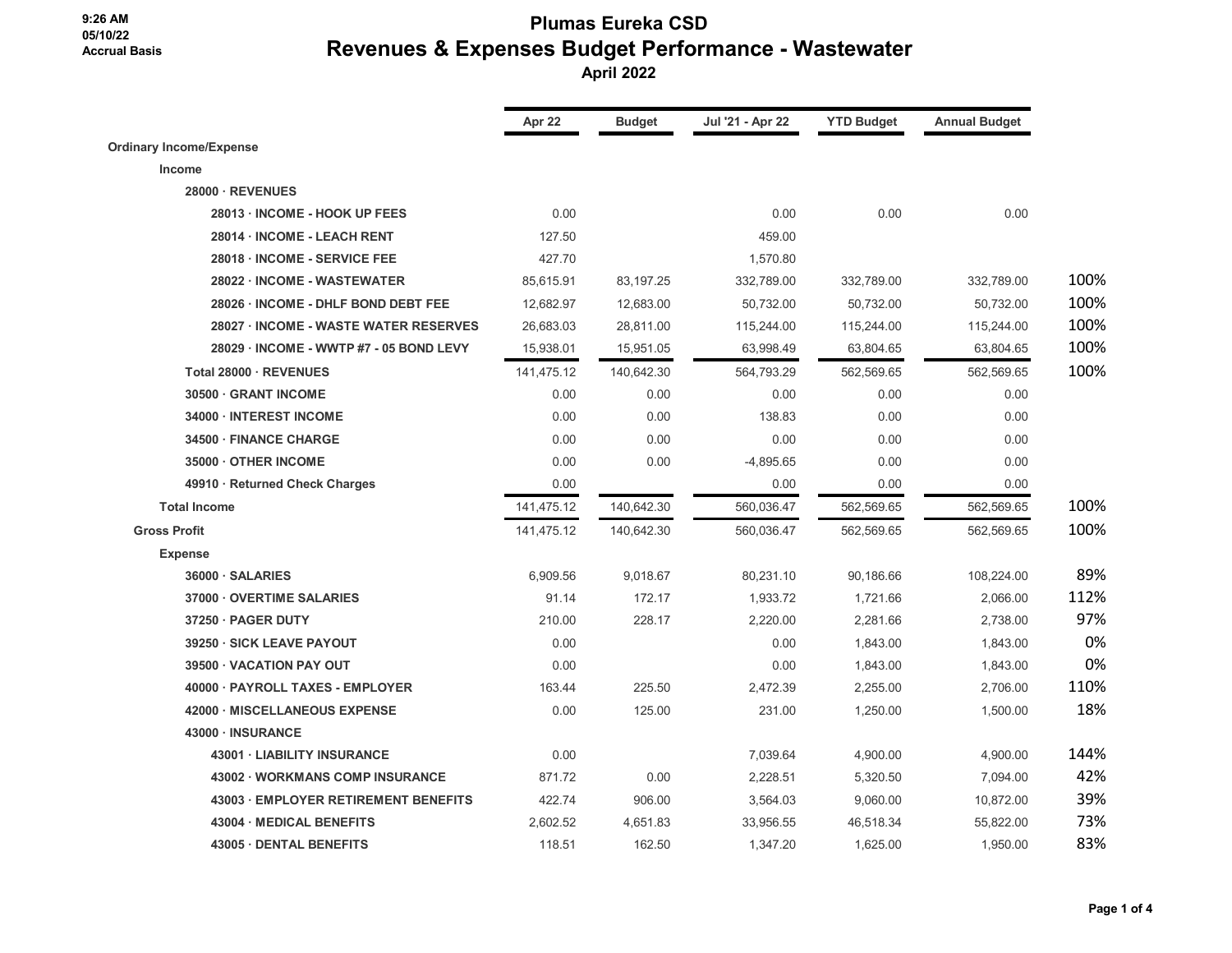### **Plumas Eureka CSD Revenues & Expenses Budget Performance - Wastewater**

|                                        | Apr 22   | <b>Budget</b> | Jul '21 - Apr 22 | <b>YTD Budget</b> | <b>Annual Budget</b> |      |
|----------------------------------------|----------|---------------|------------------|-------------------|----------------------|------|
| 43006 · VISION BENEFITS                | 28.46    | 38.92         | 325.62           | 389.16            | 467.00               | 84%  |
| 43007 · EMPLOYEE RETIREMENT BENEFITS   | 0.00     |               | 0.00             | 0.00              | 0.00                 |      |
| Total 43000 · INSURANCE                | 4,043.95 | 5,759.25      | 48,461.55        | 67,813.00         | 81,105.00            | 71%  |
| <b>45750 · TRAINING REIMBURSEMENTS</b> | 0.00     | 0.00          | 0.00             | 300.00            | 300.00               | 0%   |
| 48000 · TRAINING                       | 0.00     | 0.00          | 413.97           | 2,500.00          | 2,500.00             | 17%  |
| 51000 · SLUDGE REMOVAL                 | 0.00     | 0.00          | 3,410.00         | 11,916.67         | 14,300.00            | 29%  |
| 52000 · LAB SERVICES                   | 3,034.00 | 2,500.00      | 18,773.00        | 16,800.00         | 20,000.00            | 112% |
| 53000 OFFICE EXPENSE                   |          |               |                  |                   |                      |      |
| 53001 · OFFICE SUPPLIES                | 0.00     | 619.94        | 2,526.69         | 1,484.23          | 2,000.00             | 170% |
| 53002 COMPUTER/SOFTWARE                | 57.50    | 193.73        | 2,006.33         | 1,391.04          | 1,500.00             | 144% |
| 53003 · COPY MACHINE/PRINTING JOBS     | 67.36    | 83.33         | 881.26           | 833.34            | 1,000.00             | 106% |
| 53004 CONTINUING EDUCATION             | 0.00     |               | 105.00           | 500.00            | 500.00               | 21%  |
| 53005 · MILEAGE REIMBURSEMENT          | 0.00     |               | 0.00             | 400.00            | 400.00               | 0%   |
| 53006 · POSTAGE AND DELIVERY           | 0.00     | 0.00          | 476.41           | 1,100.00          | 1,100.00             | 43%  |
| 53007 · BANK SERVICE CHARGES           | 0.00     | 25.00         | 341.04           | 325.00            | 400.00               | 105% |
| Total 53000 OFFICE EXPENSE             | 124.86   | 922.00        | 6,336.73         | 6,033.61          | 6,900.00             | 105% |
| 54000 · LICENSES                       |          |               |                  |                   |                      |      |
| 54001 · PECSD LICENSES                 | 0.00     | 0.00          | 719.27           | 0.00              | 0.00                 |      |
| 54002 · EMPLOYEE LICENCES              | 0.00     | 0.00          | 150.00           | 365.00            | 400.00               | 41%  |
| 54003 · PERMITS                        | 0.00     | 541.67        | 3,146.00         | 5,416.66          | 6,500.00             | 58%  |
| 54004 · Property Taxes                 | 0.00     |               | 178.37           | 300.00            | 300.00               | 59%  |
| Total 54000 · LICENSES                 | 0.00     | 541.67        | 4,193.64         | 6,081.66          | 7,200.00             | 69%  |
| 55000 MEMBERSHIP DUES                  | 0.00     |               | 0.00             | 900.00            | 900.00               | 0%   |
| 56000 · SUBSCRIPTIONS                  | 0.00     | 0.00          | 150.00           | 0.00              | 0.00                 |      |
| 57000 · UTILITIES                      |          |               |                  |                   |                      |      |
| 57001 · ELECTRICITY                    | 3,324.32 | 3,421.63      | 31,328.05        | 32,195.75         | 39,000.00            | 97%  |
| $57002 \cdot PHONE$                    | 101.40   | 216.67        | 1,815.84         | 1,966.67          | 2,400.00             | 92%  |
| 57003 · INTERNET                       | 52.83    | 38.17         | 1,010.12         | 381.67            | 458.00               | 265% |
| 57004 · PROPANE                        | 0.00     | 70.00         | 1,269.91         | 727.00            | 727.00               | 175% |
| 57005 · GARBAGE                        | 12.68    | 11.80         | 152.70           | 190.97            | 228.00               | 80%  |
| Total 57000 · UTILITIES                | 3,491.23 | 3,758.27      | 35,576.62        | 35,462.06         | 42.813.00            | 100% |
| 58000 · TOOLS & SUPPLIES               | 208.07   | 137.25        | 2,637.64         | 1,372.50          | 1,647.00             | 192% |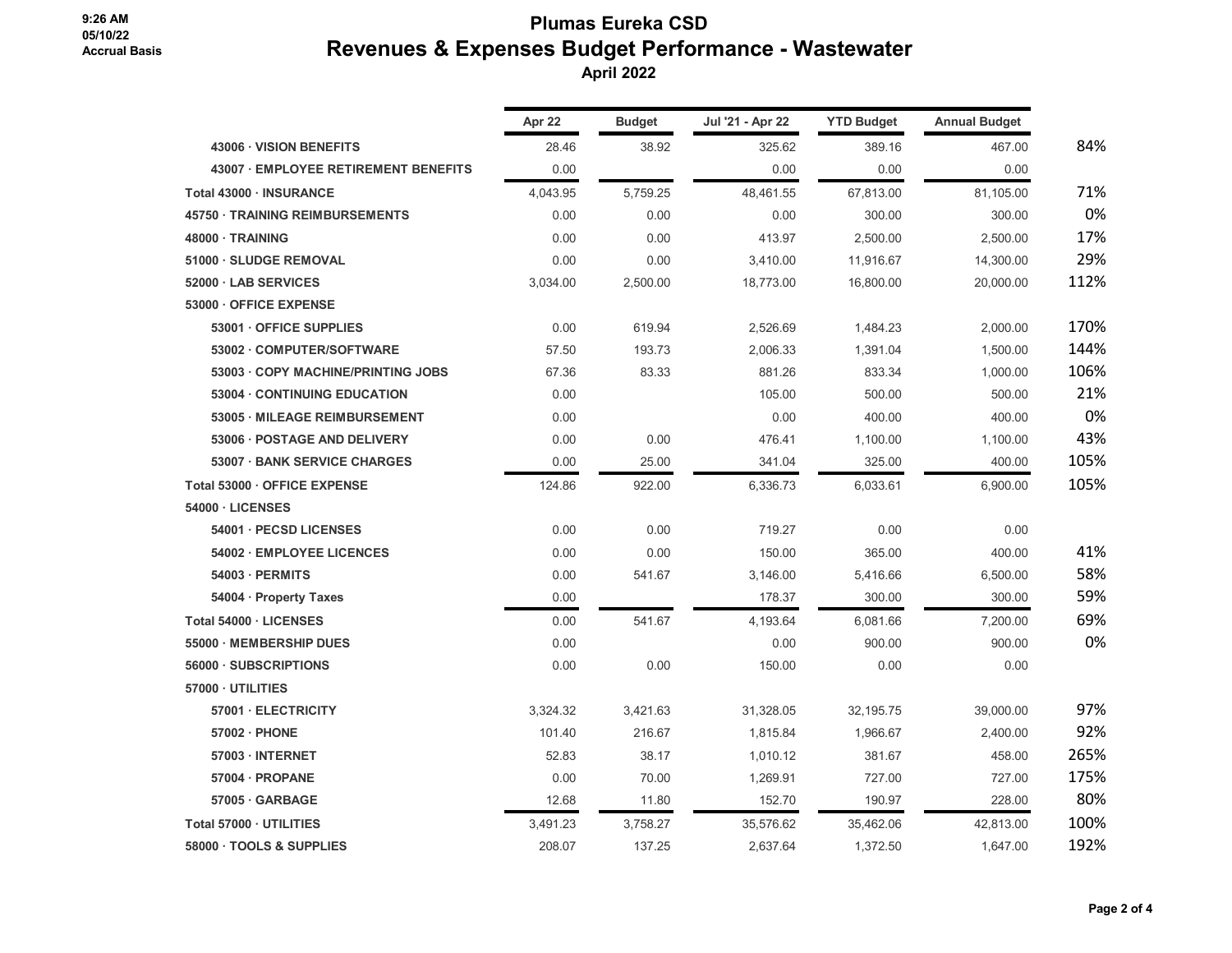### **Plumas Eureka CSD Revenues & Expenses Budget Performance - Wastewater**

|                                            | Apr 22   | <b>Budget</b> | Jul '21 - Apr 22 | <b>YTD Budget</b> | <b>Annual Budget</b> |      |
|--------------------------------------------|----------|---------------|------------------|-------------------|----------------------|------|
| 59000 - PROFESSIONAL SERVICES              |          |               |                  |                   |                      |      |
| 59001 · ACCOUNTING SERVICES                | 4.00     | 25.00         | 8,586.07         | 7,745.37          | 8,000.00             | 111% |
| 59002 · LEGAL SERVICES                     | 187.34   | 0.00          | 2.336.50         | 1.705.00          | 2.000.00             | 137% |
| 59003 CONSULTING SERVICES                  | 0.00     | 0.00          | 40.00            | 0.00              | 0.00                 |      |
| 59004 · ENGINEERING SERVICES               | 3,165.40 | 904.00        | 5,994.03         | 9,328.50          | 10,000.00            | 64%  |
| 59005 · INDEPENDENT CONTRACTOR             | 0.00     | 0.00          | 0.00             | 0.00              | 0.00                 |      |
| 59006 · COUNTY FEES                        | 0.00     |               | 0.00             | 50.00             | 50.00                | 0%   |
| 59007 · ADVERTISING FEES                   | 0.00     | 0.00          | 95.33            | 500.00            | 500.00               | 19%  |
| 59008 - PEST MANAGEMENT                    | 0.00     | 0.00          | 16.67            | 33.33             | 50.00                | 50%  |
| <b>Total 59000 - PROFESSIONAL SERVICES</b> | 3,356.74 | 929.00        | 17,068.60        | 19,362.20         | 20,600.00            | 88%  |
| 60000 · AUTOMOBILE EXPENSE                 |          |               |                  |                   |                      |      |
| $60001 \cdot FUEL$                         | 0.00     | 182.08        | 2,043.06         | 1,197.00          | 1,197.00             | 171% |
| 60002 · VEHICLE MAINTENANCE                | 0.00     | 0.00          | 297.82           | 1,666.06          | 2,000.00             | 18%  |
| Total 60000 · AUTOMOBILE EXPENSE           | 0.00     | 182.08        | 2,340.88         | 2,863.06          | 3,197.00             | 82%  |
| 61000 GENERAL MAINTENANCE                  |          |               |                  |                   |                      |      |
| 61001 · ROAD MAINTENANCE                   | 0.00     | 0.00          | 0.00             | 0.00              | 0.00                 |      |
| 61002 GREENBELT MAINTENANCE                | 0.00     | 0.00          | 900.00           | 0.00              | 0.00                 |      |
| 61003 · HYDRANT MAINTENENANCE              | 0.00     | 0.00          | 0.00             | 0.00              | 0.00                 |      |
| 61004 · BUILDING MAINTENANCE               | 0.00     | 0.00          | 500.74           | 688.34            | 1,000.00             | 73%  |
| <b>Total 61000 · GENERAL MAINTENANCE</b>   | 0.00     | 0.00          | 1,400.74         | 688.34            | 1,000.00             | 203% |
| 64000 · SEWER RESERVES EXPENSE             | 0.00     | 0.00          | 0.00             | 0.00              | 0.00                 |      |
| 69000 · CAPITAL EXPENSES                   |          |               |                  |                   |                      |      |
| 69001 · MAINTENANCE REPAIRS                | 0.00     | 0.00          | 10,991.32        | 0.00              | 0.00                 |      |
| 69005 · EQUIPMENT REPAIRS                  | 0.00     | 0.00          | 12,642.17        | 0.00              | 0.00                 |      |
| 69007 · COLLECTION SYSTEM                  | 7,034.50 | 0.00          | 7,034.50         | 0.00              | 0.00                 |      |
| 69008 · Engineering Services               | 0.00     | 0.00          | 4,599.71         | 0.00              | 0.00                 |      |
| 69010 · WWTP#6 R/R                         | 0.00     | 0.00          | 2,120.00         | 0.00              | 0.00                 |      |
| 69011 GENERATOR REPLACEMENT                | 138.43   |               | 45,493.83        |                   |                      |      |
| Total 69000 · CAPITAL EXPENSES             | 7,172.93 | 0.00          | 82,881.53        | 0.00              | 0.00                 |      |
| 70000 · EQUIPMENT                          |          |               |                  |                   |                      |      |
| 70001 · TREATMENT PLANTS                   | 0.00     | 0.00          | 2,003.17         | 0.00              | 0.00                 |      |
| 70003 COMMUNICATIONS                       | 0.00     | 0.00          | 0.00             | 0.00              | 0.00                 |      |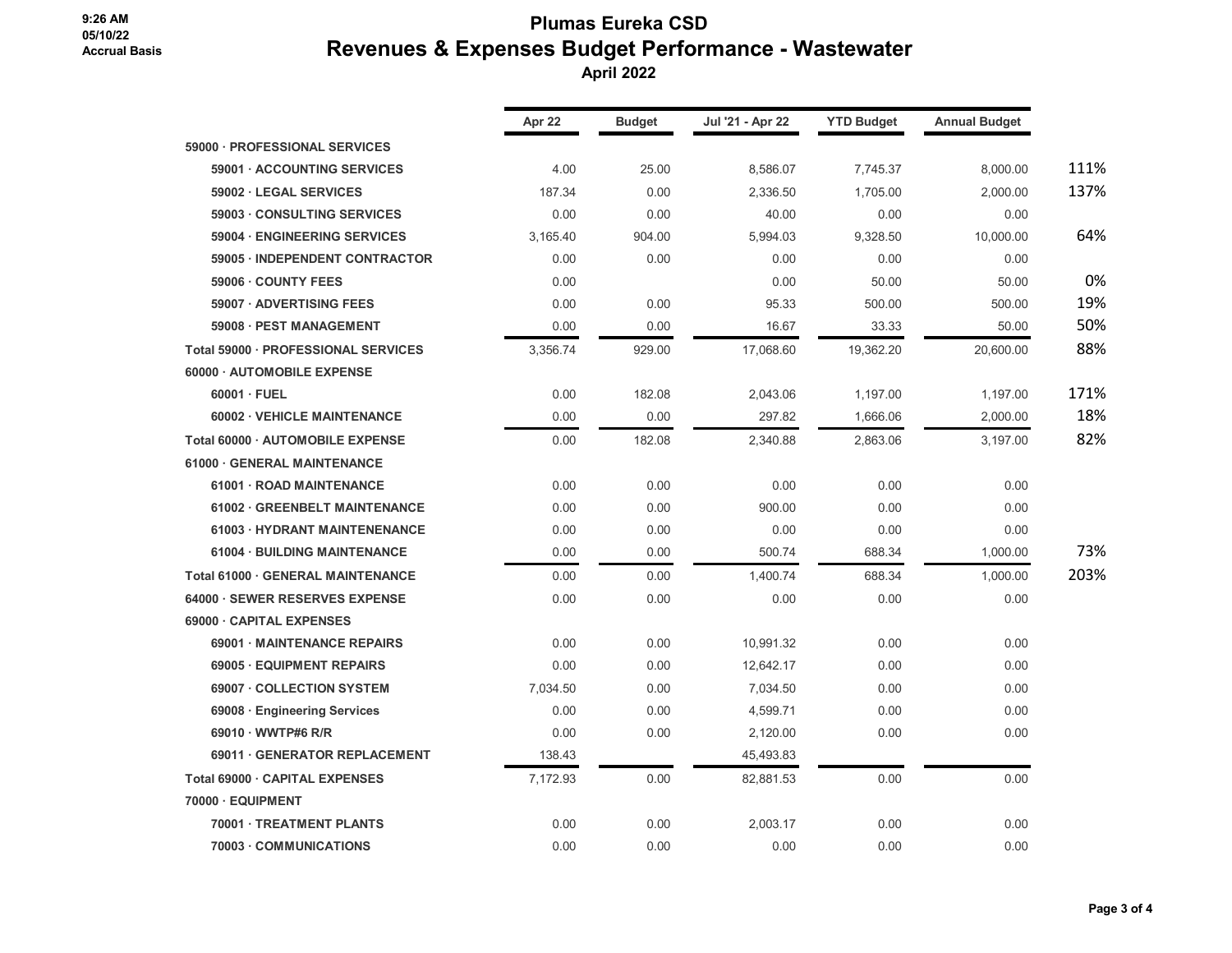### **Plumas Eureka CSD Revenues & Expenses Budget Performance - Wastewater**

|                            | Apr 22     | <b>Budget</b> | Jul '21 - Apr 22 | <b>YTD Budget</b> | <b>Annual Budget</b> |      |
|----------------------------|------------|---------------|------------------|-------------------|----------------------|------|
| 70005 · FIELD EQUIPMENT    | 0.00       | 0.00          | 0.00             | 0.00              | 0.00                 |      |
| Total 70000 · EQUIPMENT    | 0.00       | 0.00          | 2,003.17         | 0.00              | 0.00                 |      |
| 71000 · UNIFORMS           |            |               |                  |                   |                      |      |
| 71001 · EMPLOYEE UNIFORMS  | 0.00       | 0.00          | 0.00             | 300.00            | 300.00               | 0%   |
| Total 71000 · UNIFORMS     | 0.00       | 0.00          | 0.00             | 300.00            | 300.00               | 0%   |
| <b>Total Expense</b>       | 28,805.92  | 24,499.03     | 312,736.28       | 273,774.08        | 323,682.00           | 114% |
| <b>Net Ordinary Income</b> | 112,669.20 | 116, 143. 27  | 247,300.19       | 288,795.57        | 238,887.65           | 86%  |
| Net Income                 | 112,669.20 | 116, 143. 27  | 247.300.19       | 288.795.57        | 238.887.65           | 86%  |
|                            |            |               |                  |                   |                      |      |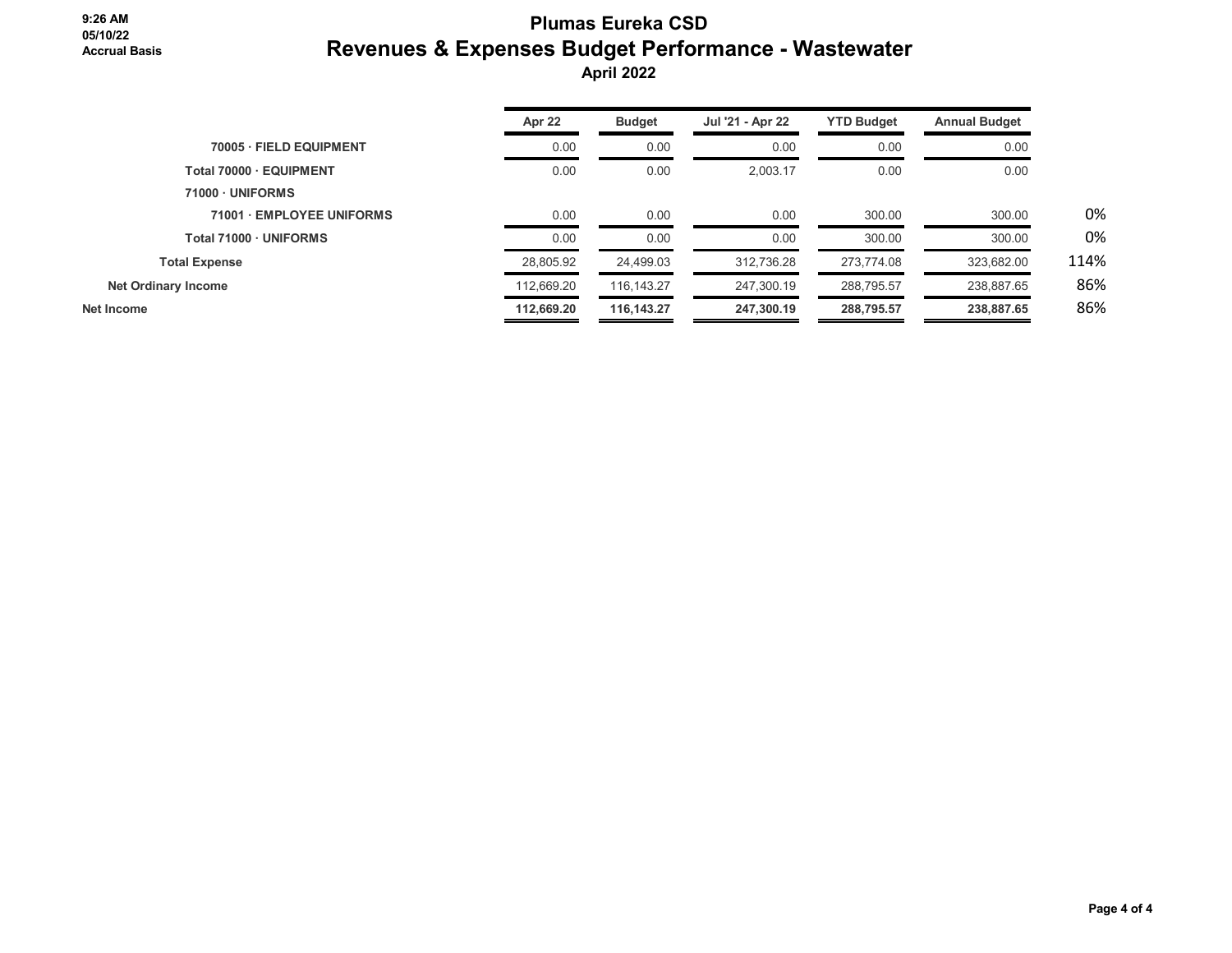# **Plumas Eureka Fire Department Revenues & Expenses Budget Performance - Fire**

|                                       | Apr 22    | <b>Budget</b> | Jul '21 - Apr 22 | <b>YTD Budget</b> | <b>Annual Budget</b> |      |
|---------------------------------------|-----------|---------------|------------------|-------------------|----------------------|------|
| <b>Ordinary Income/Expense</b>        |           |               |                  |                   |                      |      |
| Income                                |           |               |                  |                   |                      |      |
| 28000 · Revenues                      |           |               |                  |                   |                      |      |
| 28004 · Income - FIRE                 | 631.62    | 602.75        | 2,489.76         | 2,411.00          | 2,411.00             | 103% |
| 28005 · Income - FIRE04               | 0.00      | 0.00          | 0.00             | 0.00              | 0.00                 |      |
| 28006 · Income - FIRE05               | 38.31     | 77.75         | 232.12           | 311.00            | 311.00               | 75%  |
| 28008 · Income - FIRE01               | 15.006.46 | 15,046.25     | 60.176.58        | 60.185.00         | 60.185.00            | 100% |
| 28009 · Income - FIRE02               | 1,160.72  | 1,030.50      | 4,453.94         | 4,122.00          | 4,122.00             | 108% |
| 28010 · Income - FIRE03               | 0.00      | 0.00          | 0.00             | 0.00              | 0.00                 |      |
| 28012 · Income - FIRE07               | 0.00      | 0.00          | 0.00             | 0.00              | 0.00                 |      |
| 28015 · Income - Mitigation Fee       | 1,134.19  |               | 1,134.19         |                   |                      |      |
| Total 28000 · Revenues                | 17,971.30 | 16,757.25     | 68,486.59        | 67,029.00         | 67,029.00            | 102% |
| 28100 · Miscellaneous Revenue         | 59.05     |               | 171,597.12       |                   |                      |      |
| 31000 · Fire Contract Income          | 0.00      |               | 500.00           | 250.00            | 250.00               | 200% |
| 31250 · FAA Reimbursements            | 0.00      | 0.00          | 201,755.63       | 0.00              | 0.00                 |      |
| 31500 · Income - Property Tax         | 0.00      | 0.00          | 0.00             | 20,104.70         | 35,089.18            | 0%   |
| 32000 · Fire-FEERAM/Mitigation        | 4,746.14  | 4,996.25      | 19,685.12        | 19,985.00         | 19,985.00            | 98%  |
| 34000 · Interest Income               | 10.52     | 0.00          | 21.40            | 0.00              | 0.00                 |      |
| 35000 · Other Income                  | 0.00      | 0.00          | 1,066.66         | 0.00              | 0.00                 |      |
| <b>Total Income</b>                   | 22,787.01 | 21,753.50     | 463,112.52       | 107,368.70        | 122,353.18           | 379% |
| <b>Gross Profit</b>                   | 22,787.01 | 21,753.50     | 463,112.52       | 107,368.70        | 122,353.18           | 379% |
| <b>Expense</b>                        |           |               |                  |                   |                      |      |
| 36000 · Salaries                      | 1,240.18  | 1,656.83      | 8,378.02         | 16,568.34         | 19,882.00            | 42%  |
| 37000 Overtime Salaries               | 0.00      | 15.83         | 155.53           | 158.34            | 190.00               | 82%  |
| 40000 · Payroll Taxes - Employer      | 29.34     | 41.42         | 237.99           | 414.16            | 497.00               | 48%  |
| 42000 · Miscellaneous Expense         | 0.00      | 58.33         | 618.00           | 583.34            | 700.00               | 88%  |
| 43000 · Insurance                     |           |               |                  |                   |                      |      |
| 43001 · Liability Insurance           | 0.00      |               | 19,996.80        | 13,800.00         | 13,800.00            | 145% |
| 43002 · Workmans Comp Insurance       | 2,968.56  | 664.42        | 5,937.12         | 6,644.16          | 7,973.00             | 74%  |
| 43003 · Employers Retirement Benefits | 75.87     | 99.42         | 397.23           | 994.16            | 1,193.00             | 33%  |
| 43004 · Medical Benefits              | 332.24    | 489.67        | 3,054.69         | 4,896.66          | 5,876.00             | 52%  |
| 43005 · Dental Benefits               | 15.13     | 17.08         | 134.63           | 170.84            | 205.00               | 66%  |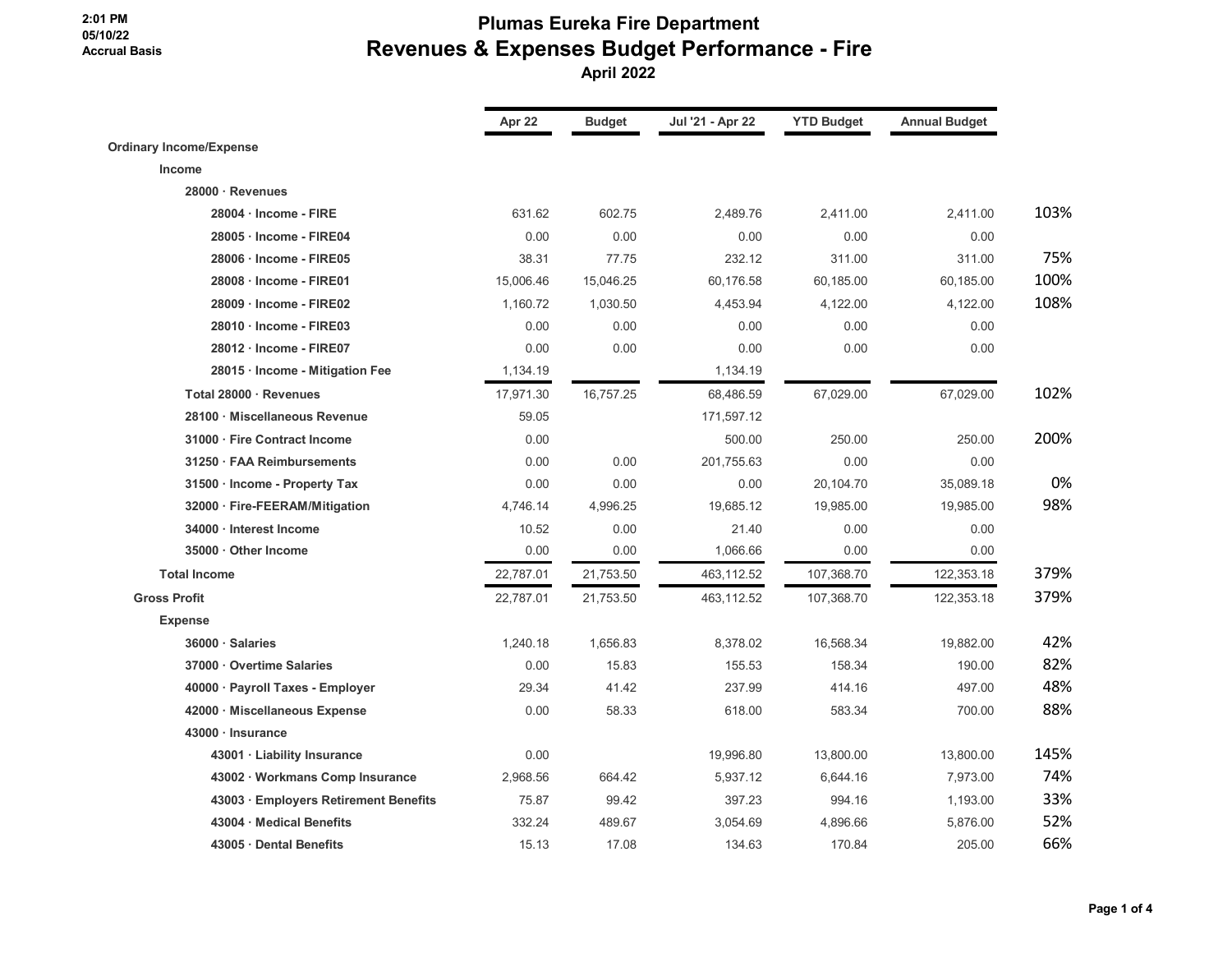# **Plumas Eureka Fire Department Revenues & Expenses Budget Performance - Fire**

|                                   | Apr 22   | <b>Budget</b> | Jul '21 - Apr 22 | <b>YTD Budget</b> | <b>Annual Budget</b> |      |
|-----------------------------------|----------|---------------|------------------|-------------------|----------------------|------|
| 43006 · Vision Benefits           | 3.65     | 5.00          | 33.33            | 50.00             | 60.00                | 56%  |
| 43008 · Life Insurance            | 0.00     |               | 2,330.00         | 3,100.00          | 3,100.00             | 75%  |
| Total 43000 · Insurance           | 3,395.45 | 1,275.59      | 31,883.80        | 29,655.82         | 32,207.00            | 99%  |
| 45250 · Stipends                  | 1,600.00 | 1,700.00      | 15,600.00        | 17,000.00         | 20,400.00            | 76%  |
| 45500 · Call Reimbursements       |          |               |                  |                   |                      |      |
| 45510 · FAA Call Reimbursement    | 0.00     | 0.00          | 201,755.63       | 0.00              | 0.00                 |      |
| 45500 Call Reimbursements - Other | 148.00   | 435.42        | 2,212.00         | 4,354.16          | 5,225.00             | 42%  |
| Total 45500 · Call Reimbursements | 148.00   | 435.42        | 2,212.00         | 4,354.16          | 5,225.00             | 42%  |
| 45750 · Training Reimbursements   | 0.00     | 198.25        | 383.75           | 1,982.50          | 2,379.00             | 16%  |
| $47000 \cdot$ Safety              | 0.00     | 0.00          | 1,014.39         | 765.00            | 2,500.00             | 41%  |
| 48000 · Training                  | 0.00     | 103.76        | 1,642.23         | 2,499.00          | 3,000.00             | 55%  |
| 48500 · Travel and Meetings       | 0.00     |               | 249.32           |                   |                      |      |
| 53000 Office Expense              |          |               |                  |                   |                      |      |
| 53001 · Office Supplies           | 0.00     | 25.00         | 1,369.81         | 250.00            | 300.00               | 457% |
| 53002 · Computer/Software         | 53.48    | 16.67         | 1,003.14         | 166.66            | 200.00               | 502% |
| 53003 Copy Machine/Printing Jobs  | 67.35    | 42.50         | 807.01           | 415.00            | 500.00               | 161% |
| 53005 · Mileage Reimbursement     | 0.00     | 83.34         | 0.00             | 833.32            | 1,000.00             | 0%   |
| 53006 · Postage & Delivery        | 0.00     | 50.00         | 296.74           | 500.00            | 600.00               | 49%  |
| 53007 · Bank Service Charges      | 0.00     | 25.00         | 0.00             | 250.00            | 300.00               | 0%   |
| Total 53000 · Office Expense      | 120.83   | 242.51        | 3,476.70         | 2,414.98          | 2,900.00             | 120% |
| 54000 · Licenses                  |          |               |                  |                   |                      |      |
| 54001 · PECSD Licenses            | 0.00     |               | 719.27           |                   |                      |      |
| 54002 · Personnel Licenses        | 0.00     | 0.00          | 137.00           | 300.00            | 300.00               | 46%  |
| 54004 · Property Taxes            | 0.00     | 50.00         | 178.36           | 100.00            | 100.00               | 178% |
| Total 54000 · Licenses            | 0.00     | 50.00         | 1,034.63         | 400.00            | 400.00               | 259% |
| 55000 · Membership Dues           | 0.00     | 0.00          | 1,220.00         | 1,250.00          | 1,250.00             | 98%  |
| 57000 · Utilities                 |          |               |                  |                   |                      |      |
| 57001 · Electricity               | 96.91    | 70.35         | 681.89           | 866.15            | 1.000.00             | 68%  |
| 57002 · Phone                     | 204.07   | 136.36        | 1,417.99         | 1,143.07          | 1,400.00             | 101% |
| 57003 · Internet                  | 28.33    | 33.33         | 472.84           | 333.34            | 400.00               | 118% |
| 57004 · Propane                   | 0.00     | 50.00         | 1,269.85         | 400.00            | 500.00               | 254% |
| $57005 \cdot$ Garbage             | 12.68    | 12.50         | 139.23           | 125.00            | 150.00               | 93%  |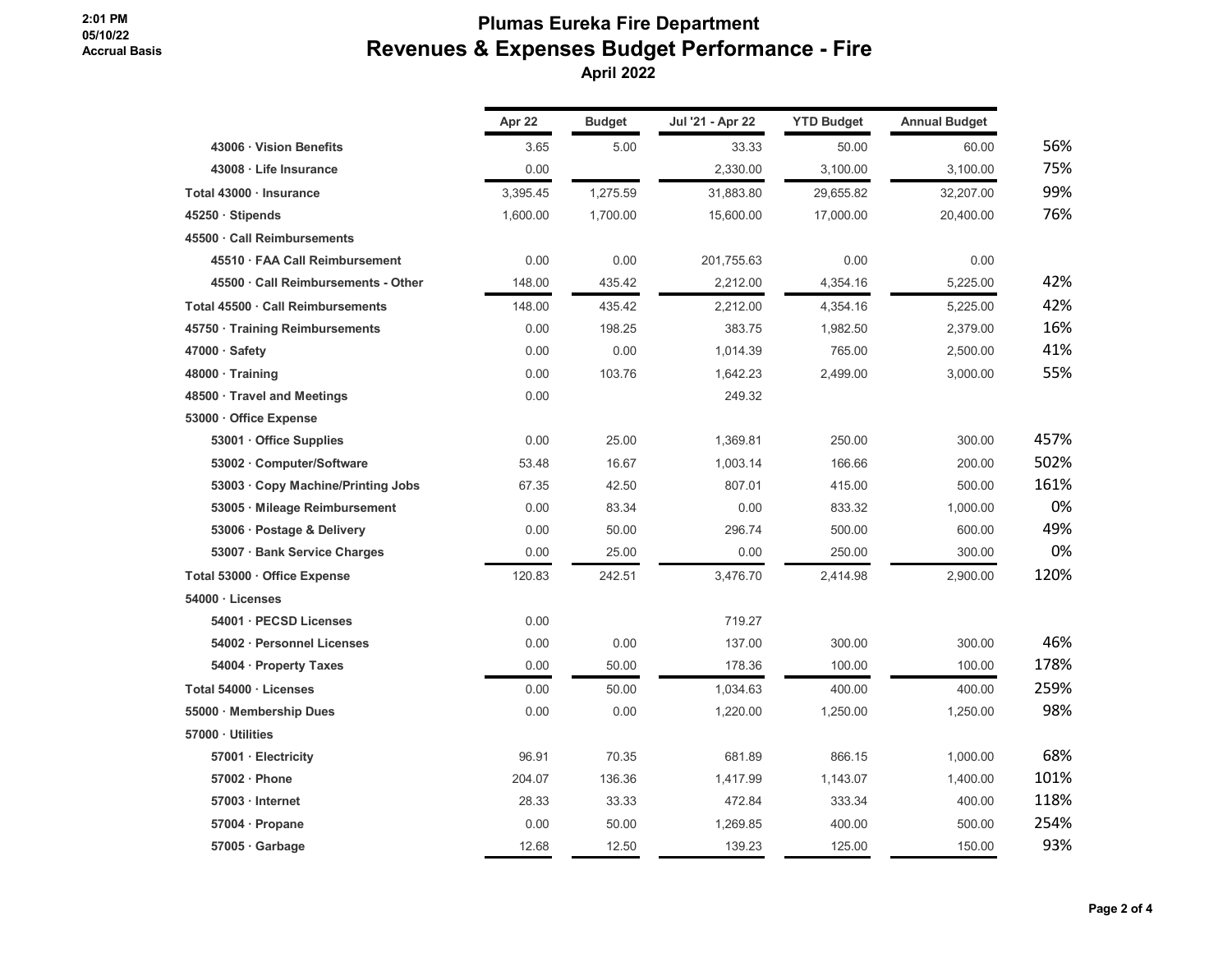# **Plumas Eureka Fire Department Revenues & Expenses Budget Performance - Fire**

|                                       | Apr 22   | <b>Budget</b> | Jul '21 - Apr 22 | <b>YTD Budget</b> | <b>Annual Budget</b> |      |
|---------------------------------------|----------|---------------|------------------|-------------------|----------------------|------|
| Total 57000 · Utilities               | 341.99   | 302.54        | 3,981.80         | 2,867.56          | 3,450.00             | 115% |
| 58000 · Tools & Supplies              | 2,166.31 | 166.67        | 4,090.19         | 1,666.66          | 2,000.00             | 205% |
| 58100 · EMS Supplies                  | 0.00     | 0.00          | 127.61           | 500.00            | 500.00               | 26%  |
| 59000 · Professional Services         |          |               |                  |                   |                      |      |
| 59001 · Accounting Services           | 0.00     | 416.67        | 4,994.22         | 7,166.66          | 8,000.00             | 62%  |
| 59002 · Legal Services                | 187.33   | 41.67         | 1,666.60         | 416.66            | 500.00               | 333% |
| 59003 · Consulting Services           | 0.00     | 0.00          | 20.00            | 100.00            | 100.00               | 20%  |
| 59005 · Independent Contrator         | 200.00   |               | 500.00           | 0.00              | 0.00                 |      |
| 59006 · County Fees                   | 0.00     |               | 0.00             | 50.00             | 50.00                | 0%   |
| 59007 · Advertising Fees              | 0.00     | 83.33         | 54.33            | 833.34            | 1,000.00             | 5%   |
| 59008 · Pest Management               | 0.00     | 0.00          | 16.66            | 33.34             | 50.00                | 33%  |
| 59000 · Professional Services - Other | 12.90    |               | 12.90            |                   |                      |      |
| Total 59000 · Professional Services   | 400.23   | 541.67        | 7,264.71         | 8,600.00          | 9,700.00             | 75%  |
| 60000 · Automotive Expense            |          |               |                  |                   |                      |      |
| $60001 \cdot$ Fuel                    | 135.55   | 242.33        | 3,852.42         | 2,423.34          | 2,908.00             | 132% |
| 60002 · Vehicle Maintenance           | 0.00     | 416.67        | 9,794.76         | 4,166.66          | 5,000.00             | 196% |
| Total 60000 · Automotive Expense      | 135.55   | 659.00        | 13,647.18        | 6,590.00          | 7,908.00             | 173% |
| 61000 General Maintenance             |          |               |                  |                   |                      |      |
| 61001 · Road Maintenance              | 0.00     | 0.00          | 0.00             | 0.00              | 0.00                 |      |
| 61002 Greenbelt Maintenance           | 0.00     | 0.00          | 0.00             | 0.00              | 0.00                 |      |
| 61004 · Building Maintenance          | 0.00     | 83.33         | 64.28            | 833.34            | 1,000.00             | 6%   |
| 61000 · General Maintenance - Other   | 0.00     | 0.00          | 0.00             | 0.00              | 0.00                 |      |
| Total 61000 · General Maintenance     | 0.00     | 83.33         | 64.28            | 833.34            | 1,000.00             | 6%   |
| 65000 · FEERAM Expense                | 0.00     | 0.00          | 4,783.22         | 0.00              | 0.00                 |      |
| 69000 Captial Expenses                |          |               |                  |                   |                      |      |
| 69001 · Maintenance Repairs           | 0.00     | 0.00          | 1,298.28         | 0.00              | 0.00                 |      |
| 69003 · Building Repairs              | 0.00     |               | 758.65           |                   |                      |      |
| Total 69000 · Captial Expenses        | 0.00     | 0.00          | 2,056.93         | 0.00              | 0.00                 |      |
| 70000 · Equipment                     | 0.00     | 0.00          | 10,254.80        | 0.00              | 0.00                 |      |
| 71000 · Uniforms                      | 0.00     |               | 405.41           |                   |                      |      |
| 71002 · Uniforms - Fire Department    | 67.06    | 833.33        | 6,859.12         | 8,333.34          | 10,000.00            | 69%  |
| Total Expense                         | 9,644.94 | 8,364.48      | 121,641.61       | 107,436.54        | 126,088.00           | 96%  |